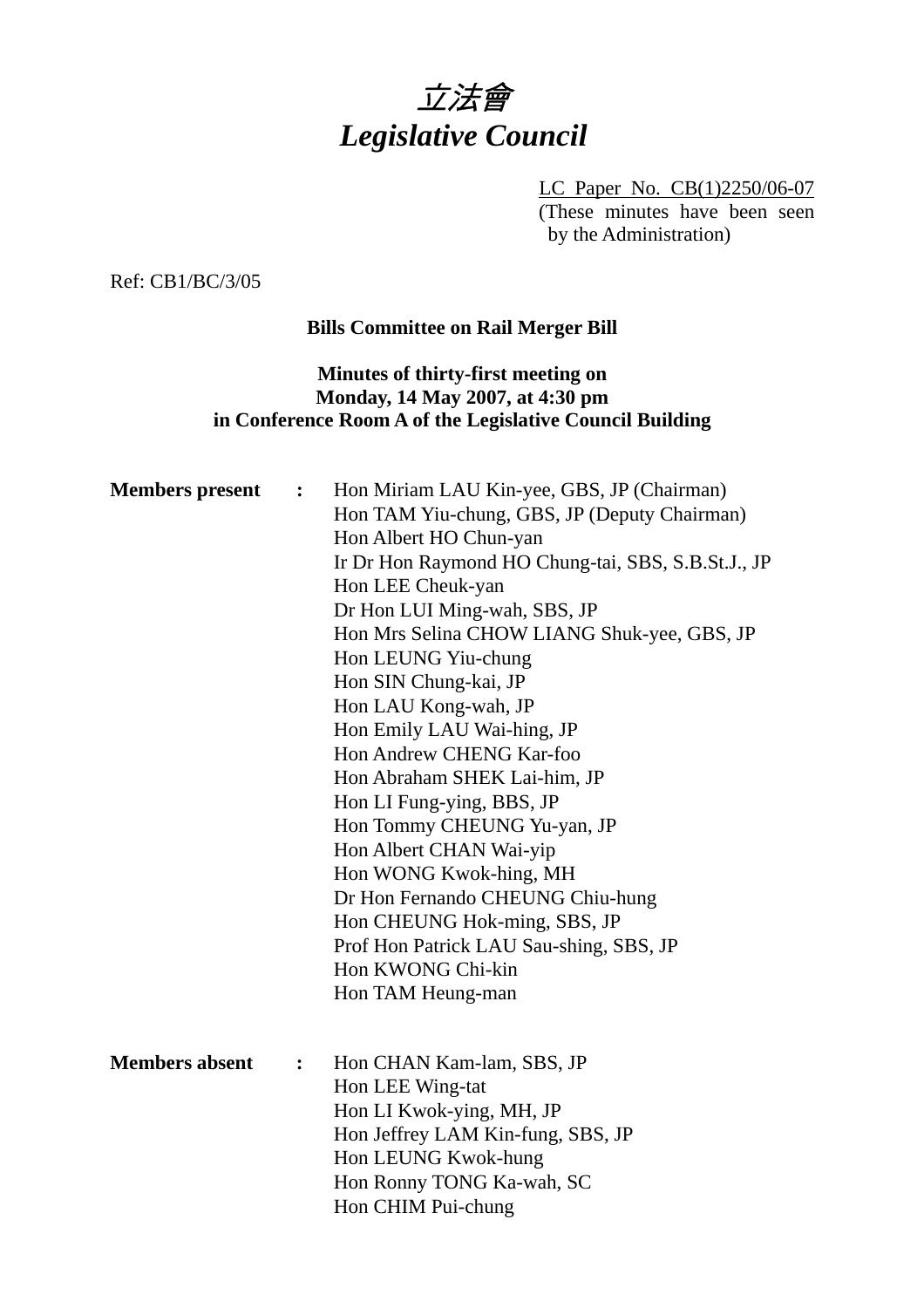| <b>Public Officers</b><br>$\mathbf{L}$<br>attending |                  | Mr Patrick HO<br>Deputy Secretary for the Environment, Transport and<br>Works                    |  |
|-----------------------------------------------------|------------------|--------------------------------------------------------------------------------------------------|--|
|                                                     |                  | Miss Ida LEE<br>Principal Assistant Secretary for the Environment,<br><b>Transport and Works</b> |  |
|                                                     |                  | Mr Brian CHOI<br>Assistant Secretary for the Environment, Transport and<br>Works                 |  |
|                                                     |                  | Mr David LAU<br>Principal Assistant Secretary for Financial Services and the<br>Treasury         |  |
|                                                     |                  | Mr Michael LAM Siu-chung<br>Senior Assistant Law Draftsman<br>Department of Justice              |  |
|                                                     |                  | Miss Clara LEUNG<br><b>Government Counsel</b><br>Department of Justice                           |  |
| <b>Attendance by</b><br>invitation                  | $\ddot{\bullet}$ | <b>MTR Corporation</b>                                                                           |  |
|                                                     |                  | Mr Leonard TURK<br>Legal Director & Secretary                                                    |  |
|                                                     |                  | Mr Wilfred LAU<br><b>Head of Operations</b>                                                      |  |
|                                                     |                  | Ms Maggie SO<br>External Affairs & Government Relations Manager                                  |  |
|                                                     |                  | Mr Vincent LUK Kin-ping<br>General Manager - Human Resources                                     |  |
|                                                     |                  | Mr Richard THORNHILL<br>Partner, Slaughter & May<br>(Legal Adviser of MTR Corporation)           |  |
|                                                     |                  | Ms Peggy LEUNG<br>Associate, Slaughter & May<br>(Legal Adviser of MTR Corporation)               |  |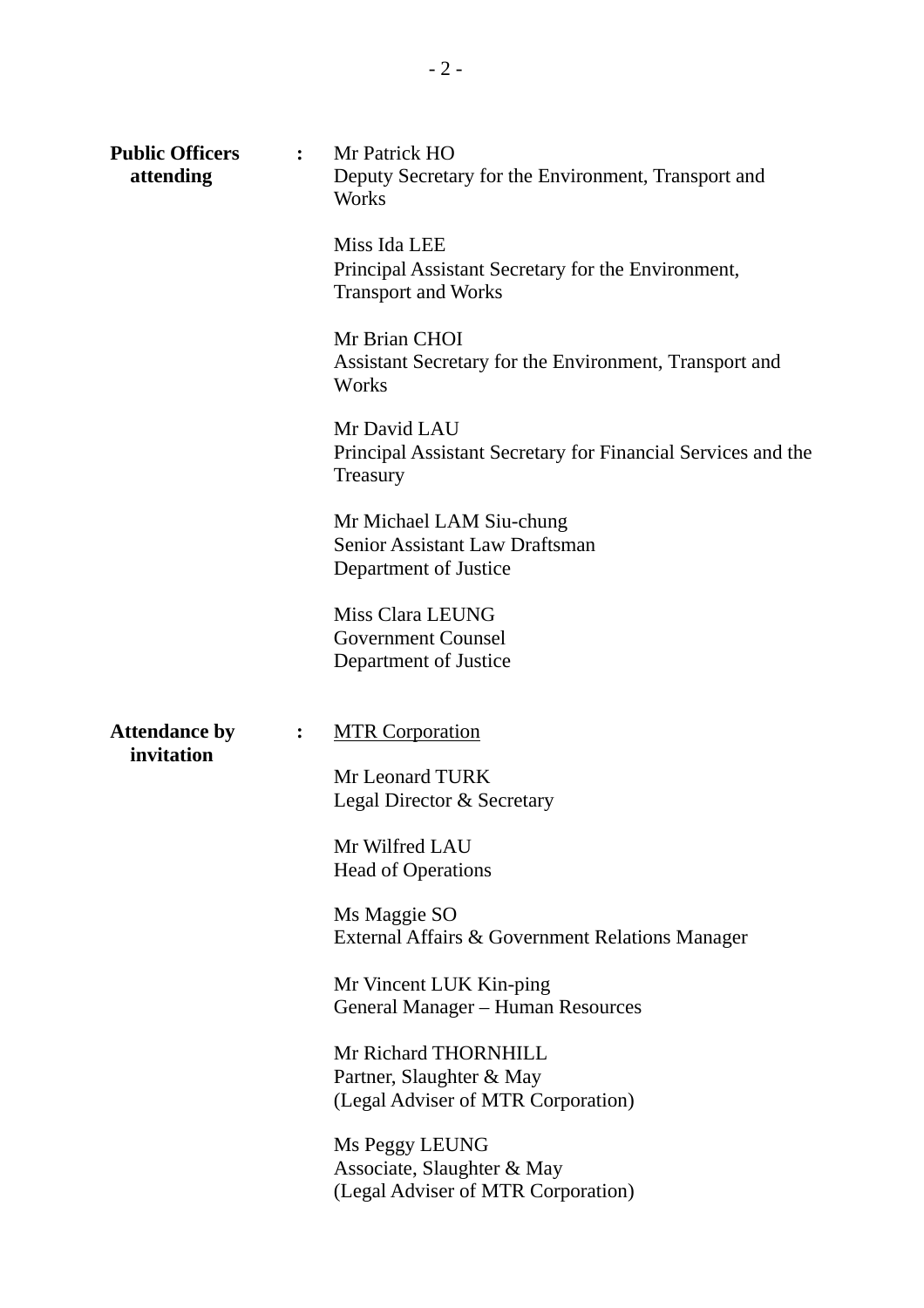|                                             | <b>Kowloon-Canton Railway Corporation</b>          |
|---------------------------------------------|----------------------------------------------------|
|                                             | Mr Michael KWAN<br><b>Train Operations Manager</b> |
|                                             | Ms Ida LEUNG<br>Senior Public Affairs Manager      |
|                                             | Miss Iris HO<br>Human Resource Manager             |
| <b>Clerk in attendance :</b>                | Mr Andy LAU<br>Chief Council Secretary (1)2        |
| <b>Staff in attendance : Ms Connie FUNG</b> | <b>Assistant Legal Adviser 3</b>                   |
|                                             | Ms Sarah YUEN<br>Senior Council Secretary (1)6     |
|                                             | Miss LAM Yuen-kwan<br>Clerical Assistant (1)1      |

# Action

| Meeting with the Administration/the two railway corporations |                |                                      |
|--------------------------------------------------------------|----------------|--------------------------------------|
| (LC Paper No. CB(1)1598/06-07(01)                            | $\equiv$       | Information<br>latest<br>paper<br>on |
|                                                              |                | progress of staff-related matters    |
|                                                              |                | arising from rail merger provided    |
|                                                              |                | by the Administration                |
| LC Paper No. CB(1)1577/06-07(02)                             | $\blacksquare$ | Administration's response to the     |
|                                                              |                | follow-up to Bills Committee         |
|                                                              |                | meetings on clause-by-clause         |
|                                                              |                | examination of the Bill (First       |
|                                                              |                | batch)                               |
| LC Paper No. $CB(1)1577/06-07(03)$                           | $\sim$         | Committee Stage amendments by        |
|                                                              |                | the Administration (First batch)     |
| LC Paper No. $CB(1)1345/06-07(01)$                           | $\sim$         | Information paper provided by the    |
|                                                              |                | Administration                       |
| LC Paper No. CB(3)700/05-06                                  |                | The Bill                             |
| LC Paper No. CB(1)1330/06-07(01)                             |                | Marked-up copy of the Bill           |
| LC Paper No. CB(1)1330/06-07(02)                             |                | from Assistant<br>Letter<br>Legal    |
|                                                              |                | Adviser<br>(ALA)<br>the<br>to        |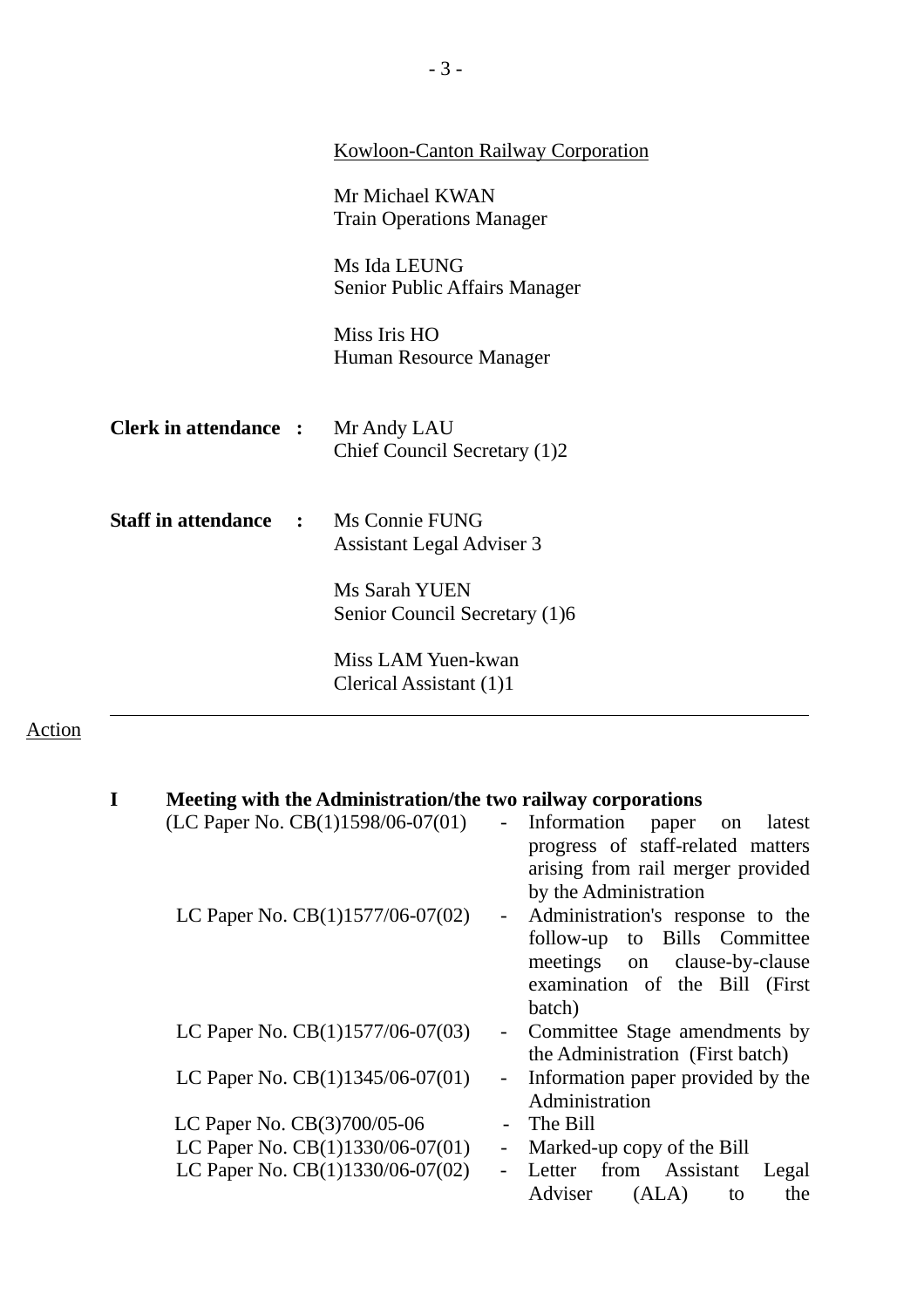Action

|                                    | Administration dated 10 August<br>2006                                                          |
|------------------------------------|-------------------------------------------------------------------------------------------------|
| LC Paper No. CB(1)1330/06-07(03)   | - The Administration's reply dated<br>19 September 2006 to ALA's letter<br>dated 10 August 2006 |
| LC Paper No. CB(1)1330/06-07(04)   | from ALA<br>Letter<br>the<br>to<br>Administration dated 26 October<br>2006                      |
| LC Paper No. CB(1)1330/06-07(05)   | - The Administration's reply dated<br>8 November 2006 to ALA's letter<br>dated 26 October 2006  |
| LC Paper No. $CB(1)1345/06-07(02)$ | - Relevant extract<br>of<br>Kowloon-Canton<br>Railway<br>Corporation Ordinance<br>(Cap.<br>372) |

 Members noted a paper from the management of the two railway corporations and the Alliance of Five Unions in Two Rails (the Five Unions) on the latest progress of staff-related matters arising from rail merger tabled at the meeting.

(*Post-meeting note*: The paper was issued to members vide LC Paper No. CB(1)1621/06-07 dated 15 May 2007.)

2. The Bills Committee deliberated (index of proceedings attached at **Annex**).

Major views and concerns

3. The Bills Committee was very concerned about the impact of the merger exercise on staff.

4. The Bills Committee noted that the two railway corporations had reached mutual agreement/understanding with their staff organizations and the Five Unions on various staff-related matters. Notwithstanding this, it had urged the two railway corporations to continue liaising with the staff side of MTR Corporation Limited (MTRCL) and Kowloon-Canton Railway Corporation and the Five Unions with a view to resolving the differences between the management and staff side over the remaining staff-related matters.

5. The Bills Committee had examined the need for providing job security for non-frontline staff and whether the Voluntary Separation Scheme (VSS) provided for all eligible non-frontline staff could be extended to cover frontline staff as well.

6. The Bills Committee noted that staff were most concerned about matters relating to their individual salaries and their job grading. Notwithstanding the commitment given by the two railway corporations of not to reduce the salaries of existing staff, the Bills Committee noted the worries expressed by some members that individual staff might have to face salary freeze for a very long period, pending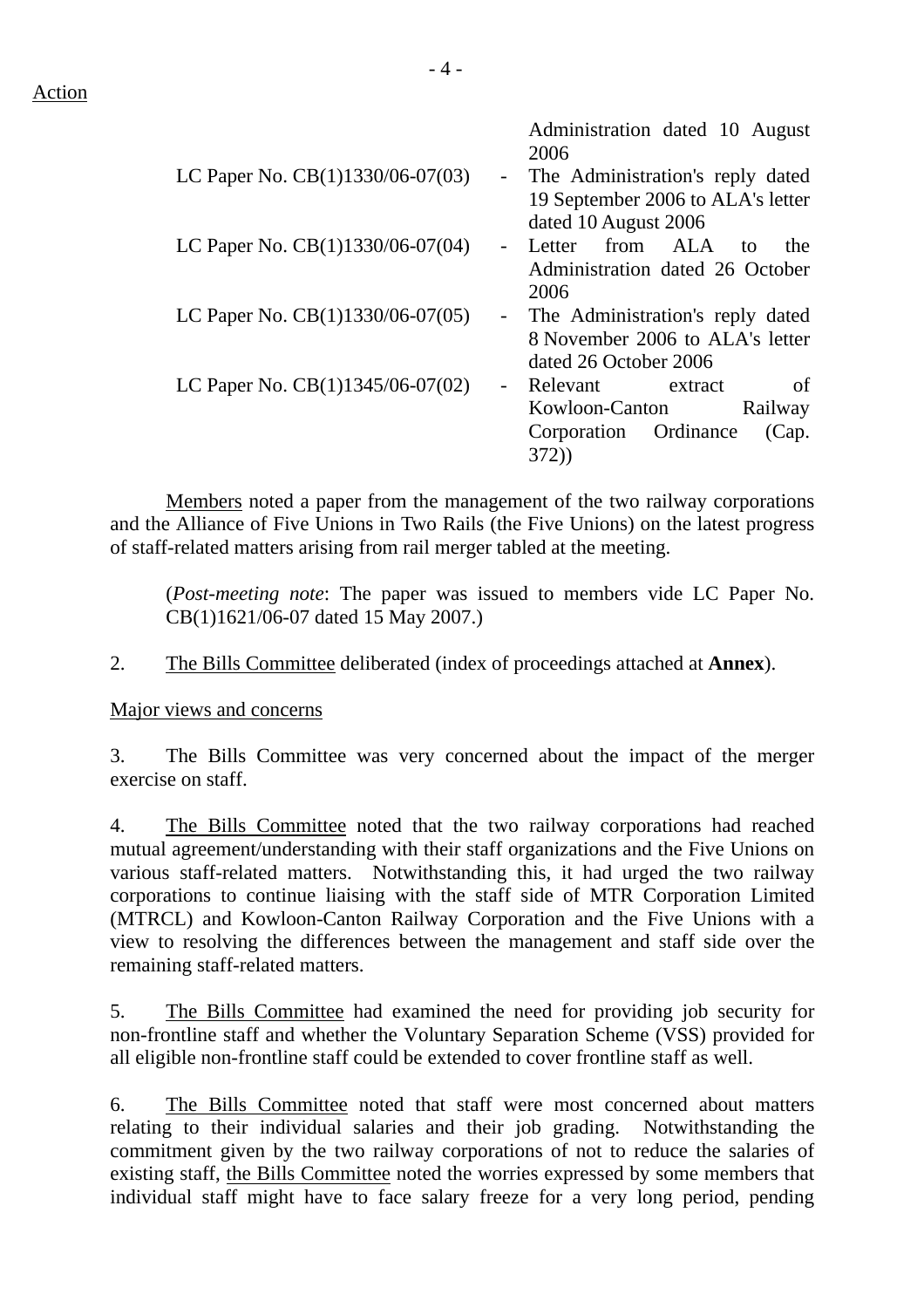- 5 -

alignment of their salaries with the new salary scale to be drawn up by the post-merger corporation (MergeCo). They urged the two railway corporations to review the matter or consider imposing a cap on the duration of the salary freeze. There was also a need to fully consult staff and keep them informed of any latest development.

7. The Bills Committee had also expressed concern about the grading structure design and the resultant changes to salary scales. The Bills Committee had examined whether the unilateral change of the salary scale of staff by the railway corporations would constitute a breach of the employment contract. MTRCL confirmed that the corporations had the legal right to do so, adding that there would be continued communication between the corporations and their staff on the subject before a final decision was made.

8. The Bills Committee had relayed the concerns expressed by the staff side over the need to further reduce the working hours and enlarge the scope of the retirement benefits as announced.

9. At the request of the Bills Committee, the two railway corporations confirmed that all staff would receive a formal letter before implementation of the rail merger indicating that the transfer of staff to MergeCo upon the rail merger would be based on the prevailing terms. Such letter would also specify the MergeCo grade, terms and conditions of employment for frontline staff.

10. After reviewing the staff-related issues, members then examined the Administration's response to the follow-up to Bills Committee meetings on clause-by-clause examination of the Bill (First batch) (LC Paper No.  $CB(1)1577/06-07(02)$ , and Committee Stage amendments  $(CSAs)$  by the Administration (First batch) (LC Paper No. CB(1)1577/06-07(03)).

Follow-up actions

11. As a result of the preceding discussion and examination, the Administration/MTRCL was requested to take follow-up actions as detailed below –

- (a) To reconsider the sentence structure of the CSA to the Chinese version of the proposed section 33(1A) of the Mass Transit Railway Ordinance (MTRO) (Cap. 556);
- (b) To reconsider the wording in both the English and Chinese versions of the CSA to the proposed section 52G(5) of MTRO; and
- (c) To reconsider the expression "既非局長亦非署長的某人" in the CSA to the Chinese version of section 61 of MTRO.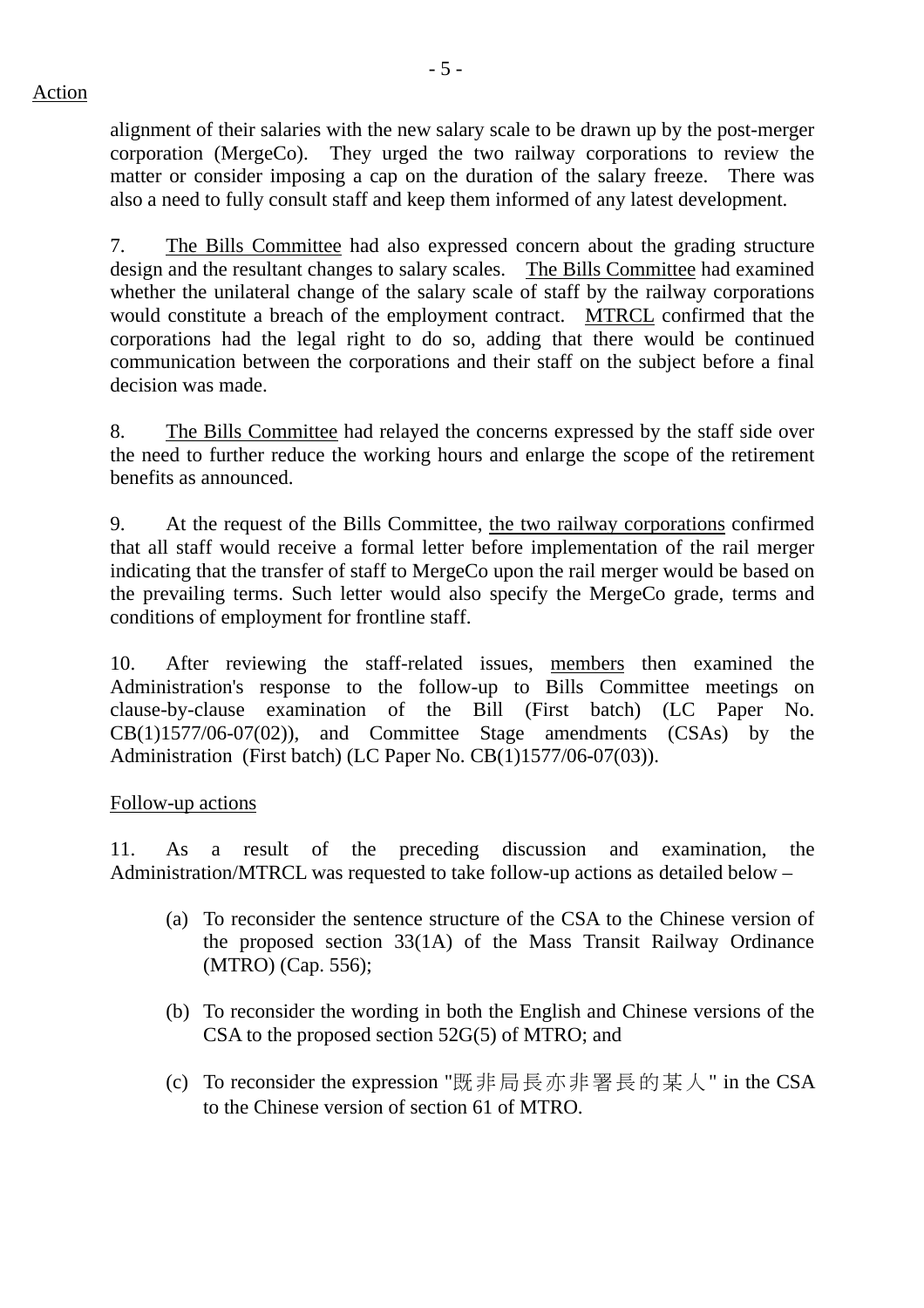## **II Any other business**

12. The Bills Committee agreed to continue to examine at the next meeting scheduled for 15 May 2007, from 2:30 pm to 6:30 pm the CSAs to the Chinese version of the Bill from page 36 of the tabled marked-up copy of the Bill containing the proposed CSAs from the Administration.

13. There being no other business, the meeting ended at 7:00 pm.

Council Business Division 1 Legislative Council Secretariat 2 October 2007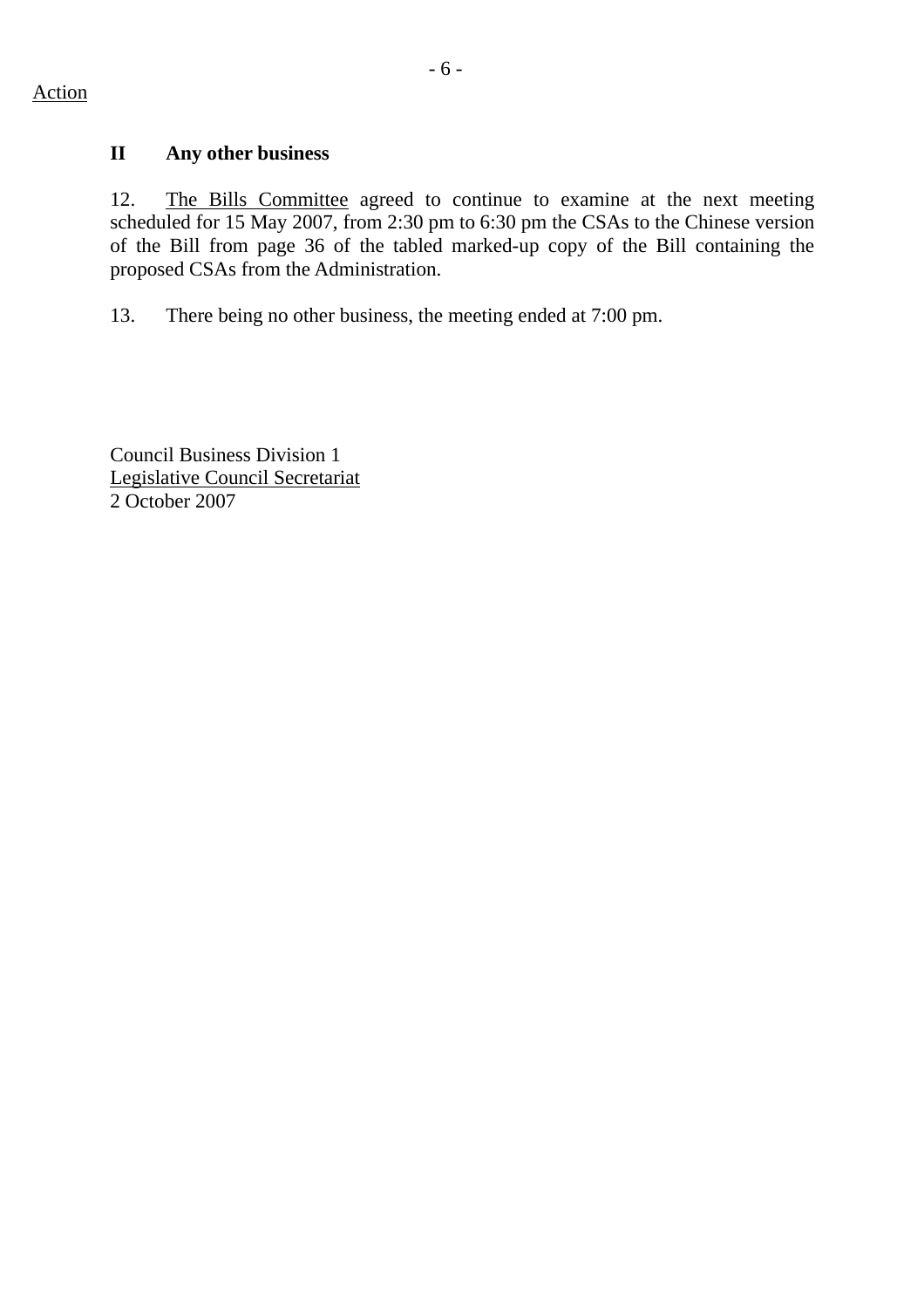#### **Proceedings of the thirty-first meeting of the Bills Committee on Rail Merger Bill on Monday, 14 May 2007, at 4:30 pm in Conference Room A of the Legislative Council Building**

| <b>Time</b>                                                                  | <b>Speaker</b>                                                          | Subject(s)                                                                                                                                                                                                                                                                                                                                                                                                                                                                                                | <b>Action</b> |  |  |
|------------------------------------------------------------------------------|-------------------------------------------------------------------------|-----------------------------------------------------------------------------------------------------------------------------------------------------------------------------------------------------------------------------------------------------------------------------------------------------------------------------------------------------------------------------------------------------------------------------------------------------------------------------------------------------------|---------------|--|--|
| marker                                                                       |                                                                         |                                                                                                                                                                                                                                                                                                                                                                                                                                                                                                           | required      |  |  |
| Agenda Item I - Meeting with the Administration/the two railway corporations |                                                                         |                                                                                                                                                                                                                                                                                                                                                                                                                                                                                                           |               |  |  |
| $000000 -$<br>000147                                                         | Chairman                                                                | - Opening remarks                                                                                                                                                                                                                                                                                                                                                                                                                                                                                         |               |  |  |
|                                                                              |                                                                         | Discussion on the latest progress of staff-related matters arising from the rail merger                                                                                                                                                                                                                                                                                                                                                                                                                   |               |  |  |
| $000148 -$<br>000912                                                         | Chairman<br>Administration<br><b>MTR Corporation Limited</b><br>(MTRCL) | - Briefing by the Administration and<br>MTRCL on the paper on "Latest<br>progress of staff-related matters arising<br>from rail merger" (LC Paper No.<br>$CB(1)1598/06-07(01))$                                                                                                                                                                                                                                                                                                                           |               |  |  |
| $000913 -$<br>001403                                                         | Chairman<br>Mr WONG Kwok-hing<br><b>MTRCL</b>                           | - Enquiry<br>and<br>explanation<br>of<br>the<br>staff-related matters which had yet to be<br>agreed upon (the remaining matters),<br>and how the two railway corporations<br>would follow them up with their staff                                                                                                                                                                                                                                                                                        |               |  |  |
| $001404 -$<br>001823                                                         | Chairman<br>Ms LI Fung-ying<br>Administration<br><b>MTRCL</b>           | Enquiry and explanation of the meaning<br>of the Chinese version of paragraph<br>of<br>LC<br>Paper<br>3(A)<br>No.<br>CB(1)1598/06-07(01)<br>- Enquiry and explanation of how the two<br>railway corporations would follow up<br>preliminary<br>recommendations<br>the<br>submitted<br>by<br>Hay<br>Group<br>(the<br>independent<br>consultant<br>jointly<br>appointed by the two corporations)<br>regarding the salary scales and grading<br>structure design of the post-merger<br>corporation (MergeCo) |               |  |  |
| $001824 -$<br>002241                                                         | Mr LEE Cheuk-yan<br><b>MTRCL</b>                                        | Discussion on the likely salary freeze of<br>certain<br>staff of the two railway<br>corporations (the likely salary freeze)<br>(paragraph 4 of the paper from the<br>of the two<br>management<br>railway<br>corporations and the Alliance of Five<br>Unions in Two Rails (the Five Unions)<br>on the latest progress of staff-related<br>matters arising from rail merger, which<br>was tabled at the meeting)                                                                                            |               |  |  |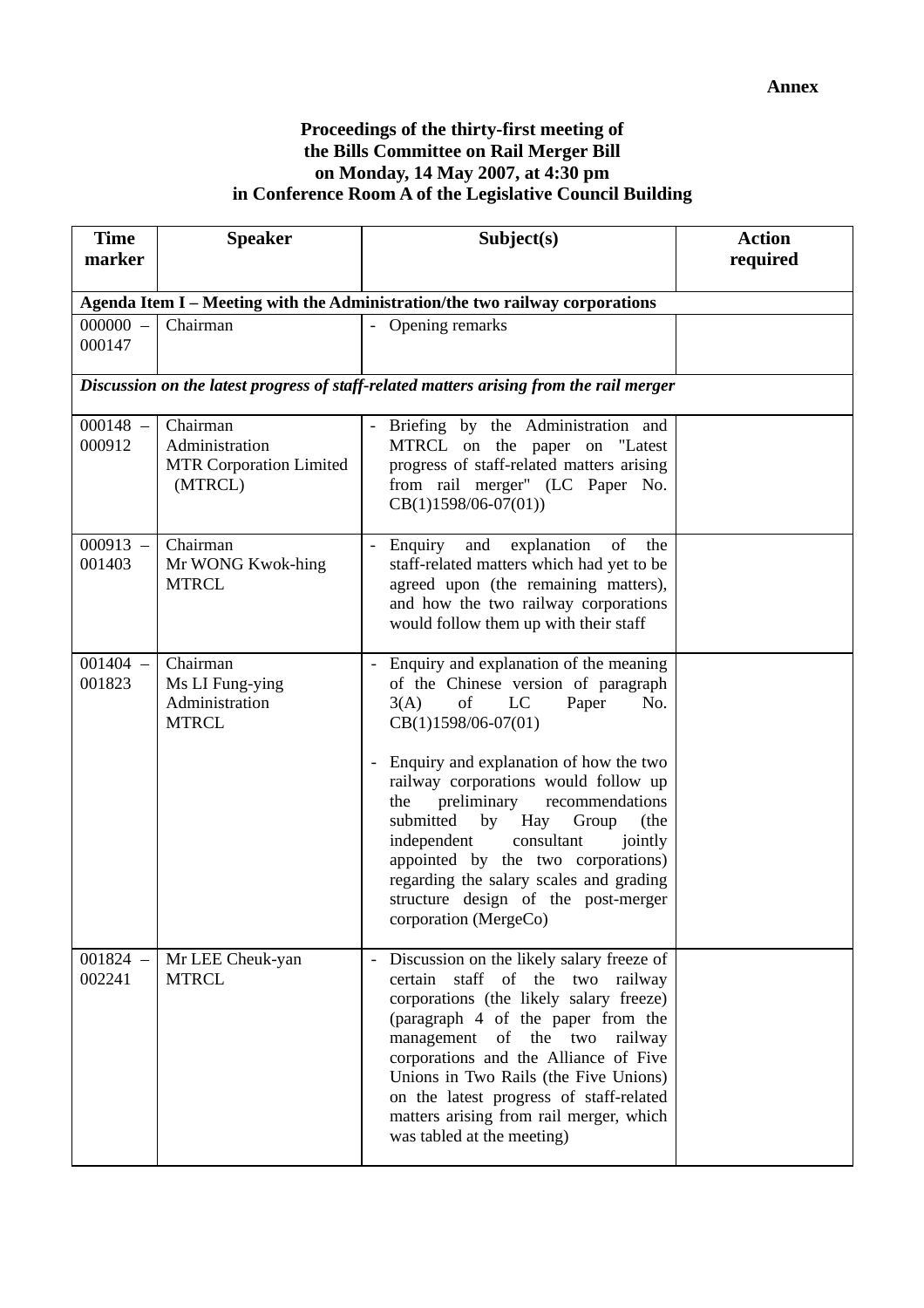| <b>Time</b><br>marker                                                                                                    | <b>Speaker</b>                                                                        | Subject(s)                                                                                                                                                                                                                                                                                                                                                          | <b>Action</b><br>required |
|--------------------------------------------------------------------------------------------------------------------------|---------------------------------------------------------------------------------------|---------------------------------------------------------------------------------------------------------------------------------------------------------------------------------------------------------------------------------------------------------------------------------------------------------------------------------------------------------------------|---------------------------|
| $002242 -$<br>002519                                                                                                     | Mr KWONG Chi-kin<br><b>MTRCL</b>                                                      | - Discussion on<br>the importance<br>of<br>maintaining effective communication<br>between the two railway corporations<br>and their staff to follow up the<br>remaining matters and address staff<br>concerns                                                                                                                                                       |                           |
| $002520 -$<br>002827                                                                                                     | Ms LI Fung-ying<br><b>MTRCL</b>                                                       | Enquiry and explanation of<br>the<br>involvement of staff in finalizing the<br>salary scales and grading structure<br>design of MergeCo                                                                                                                                                                                                                             |                           |
| $002828 -$<br>004726                                                                                                     | Chairman<br>Mr LEE Cheuk-yan<br><b>MTRCL</b>                                          | Discussion on the likely salary freeze<br>and the need for the two railway<br>corporations to sign new employment<br>contracts with their staff because of<br>changes to their salary scales and<br>grading structures as a result of the rail<br>merger<br>Discussion on the selection mechanism<br>and the Voluntary Separation Scheme<br>for non-frontline staff |                           |
|                                                                                                                          |                                                                                       | Discussion on the Administration's response to the follow-up to Bills Committee meetings on                                                                                                                                                                                                                                                                         |                           |
|                                                                                                                          |                                                                                       | clause-by-clause examination of the Bill (LC Paper No. $CB(1)1577/06-07(02))$                                                                                                                                                                                                                                                                                       |                           |
| $004727 -$<br>005637                                                                                                     | Chairman<br>Administration<br>Miss TAM Heung-man                                      | Briefing by the Administration on its<br>$\sim$ $-$<br>response to the follow-up to Bills<br>Committee<br>meetings<br>on<br>clause-by-clause examination of the Bill<br>(LC Paper No. CB(1)1577/06-07(02))<br>$\text{(items (1) to (7))}$                                                                                                                           |                           |
| $005638 -$<br>011731                                                                                                     | Chairman<br>Mr Andrew CHENG<br>Administration<br>Mr WONG Kwok-hing<br>Mr LAU Kong-wah | - Discussion on whether the expression<br>"it appears to" $(\frac{36}{16}, \frac{24}{16})$ or "has reason to<br>believe" (有理由相信) should be<br>used in the proposed section $18(1)(c)$ of<br>the Mass Transit Railway Ordinance<br>(MTRO) (Cap.556)                                                                                                                  |                           |
| $011732 -$<br>011337                                                                                                     | Chairman<br>Administration                                                            | Continued<br>briefing<br>by<br>the<br>$\sim$<br>Administration on LC Paper<br>No.<br>$CB(1)1577/06-07(02)$ (items (8)<br>and<br>(9)                                                                                                                                                                                                                                 |                           |
| Discussion on the Committee Stage amendments by the Administration (First batch) (LC Paper No.<br>$CB(1)1577/06-07(03))$ |                                                                                       |                                                                                                                                                                                                                                                                                                                                                                     |                           |
| $011338 -$                                                                                                               | Chairman                                                                              | Briefing by the Administration on the                                                                                                                                                                                                                                                                                                                               |                           |
| 012924                                                                                                                   | Administration<br>ALA3                                                                | Committee Stage amendments (CSAs)<br>by it (First batch) (LC Paper No.<br>$CB(1)1577/06-07(03)$ (pages 1 to 5 of                                                                                                                                                                                                                                                    |                           |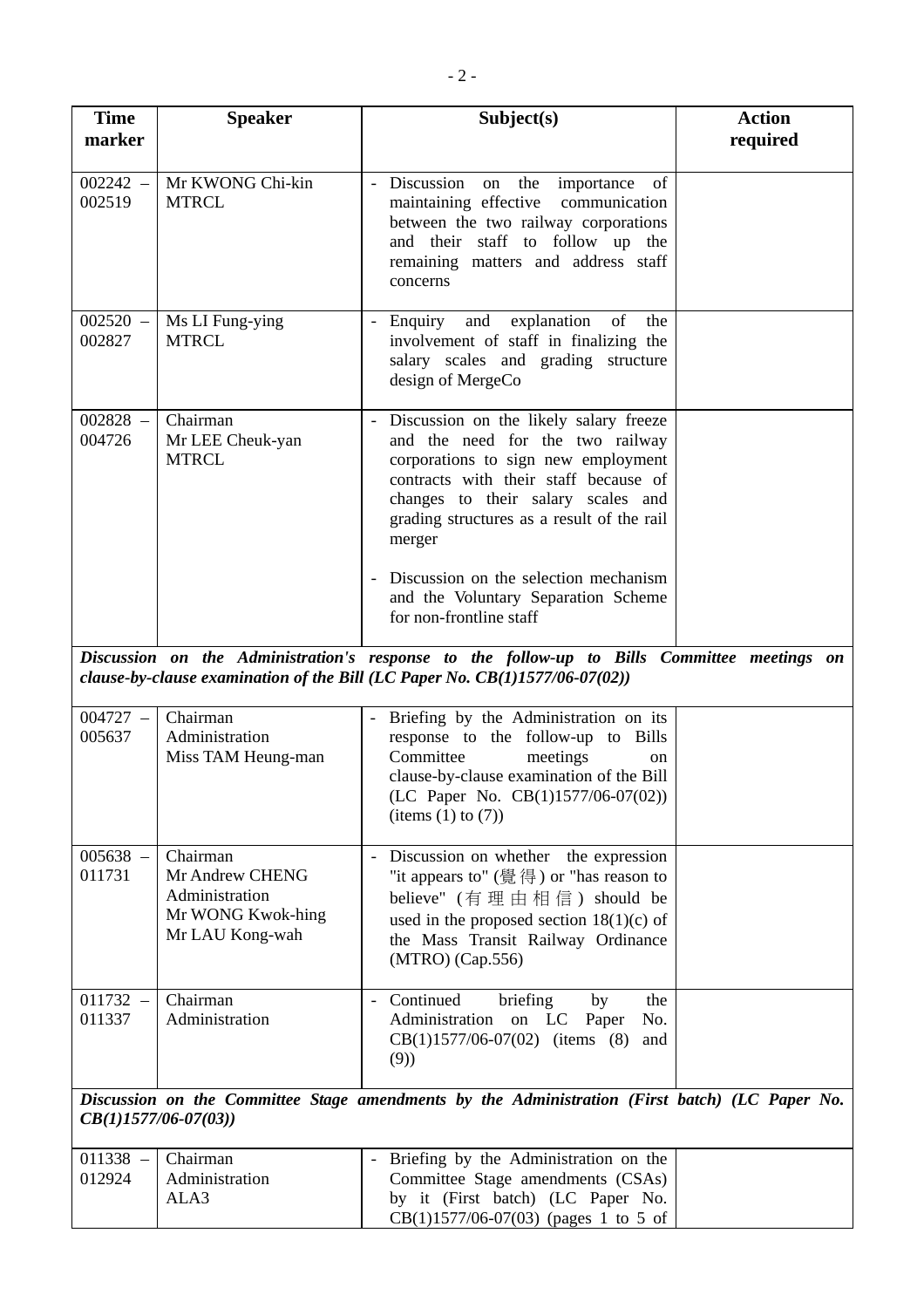| <b>Time</b><br>marker | <b>Speaker</b>                                                                              | Subject(s)                                                                                                                                                                              | <b>Action</b><br>required                                   |
|-----------------------|---------------------------------------------------------------------------------------------|-----------------------------------------------------------------------------------------------------------------------------------------------------------------------------------------|-------------------------------------------------------------|
|                       |                                                                                             | the marked-up copy of the Bill tabled at<br>the meeting containing the proposed<br>CSAs from the Administration)                                                                        |                                                             |
| $012925 -$<br>013030  | Chairman<br>Mr Andrew CHENG<br>Administration                                               | Enquiry and explanation of the reason<br>for amending the proposed definition of<br>"Concession Period"                                                                                 |                                                             |
| $013031 -$<br>014249  | Chairman<br>Administration<br>ALA3<br>Mr Andrew CHENG                                       | Continued<br>briefing<br>the<br>by<br>Administration on LC Paper<br>No.<br>$CB(1)1577/06-07(03)$ (pages 5 to 19 of<br>the relevant marked-up copy)                                      |                                                             |
| $014250 -$<br>014732  | Chairman<br>Administration<br>Mr LAU Kong-wah<br>ALA3<br>Mr Andrew CHENG<br>Mr Abraham SHEK | Discussion on the CSA to the Chinese<br>$\mathcal{L}^{\pm}$<br>version of the proposed section $33(1A)$<br>of MTRO                                                                      | Administration to take<br>necessary<br>follow-up<br>actions |
| $014733 -$<br>015051  | Chairman<br>Administration<br>Mr LAU Kong-wah<br>Mrs Selina CHOW                            | - Continued<br>briefing<br>by<br>the<br>Administration on LC Paper<br>No.<br>CB(1)1577/06-07(03) (pages 19 to 24 of<br>the relevant marked-up copy)                                     |                                                             |
| $015052 -$<br>015700  | Chairman<br>Mr Andrew CHENG<br>Administration<br>Mr LAU Kong-wah<br>ALA3                    | - Discussion on the CSA to the proposed<br>section 52A of MTRO                                                                                                                          |                                                             |
| 015701<br>020408      | Administration<br>Chairman                                                                  | Continued briefing<br>the<br>$-$ by<br>Administration on LC Paper<br>No.<br>CB(1)1577/06-07(03) (pages 24 to 29 of<br>the relevant marked-up copy)                                      |                                                             |
| $020409 -$<br>020439  | Chairman<br>Administration                                                                  | Discussion on the CSA to the proposed<br>$\sim$<br>section 52G of MTRO                                                                                                                  | Administration to take<br>follow-up<br>necessary<br>actions |
| $020440 -$<br>020820  | Chairman<br>Administration                                                                  | Continued<br>briefing<br>by<br>the<br>Administration<br>on LC Paper<br>No.<br>CB(1)1577/06-07(03) (pages 31 to 35 of<br>the relevant marked-up copy)                                    |                                                             |
| $020821 -$<br>020952  | Chairman<br>Mr LAU Kong-wah<br>Administration                                               | Discussion on the expression "既非局<br>$\overline{\phantom{a}}$<br>長亦非署長的某人" in the CSA to<br>the Chinese version of section 61 of<br>MTRO, and the suggestion to change it<br>to "任何其他人" | Administration to take<br>follow-up<br>necessary<br>actions |